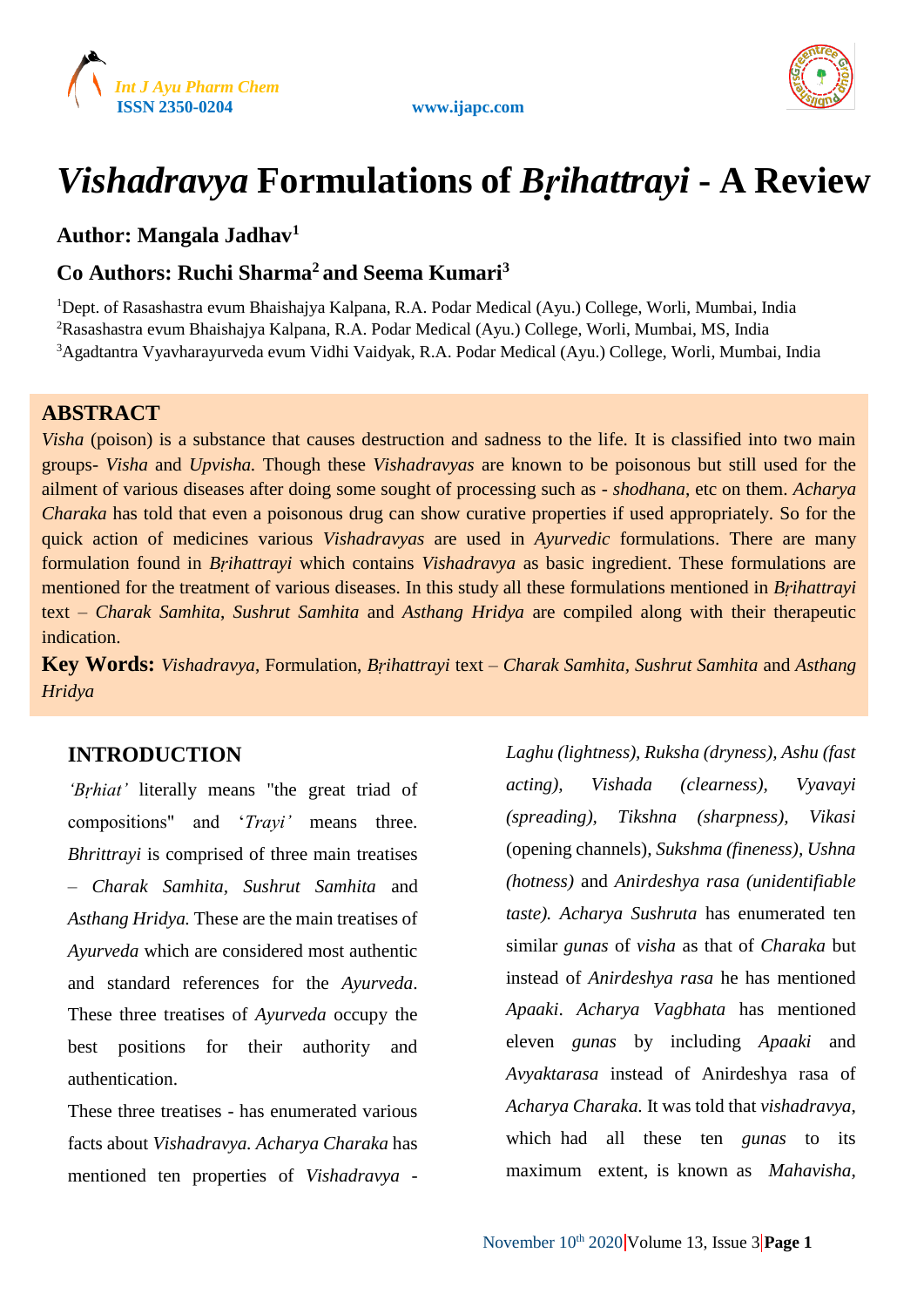



while those had these *gunas* to smaller extent or less than ten *gunas* are known as *Upavisha*.

*Acharya Charaka* had mentioned about drug that if it is used in a good manner in proper situation it will act as a potential medicine but if not used properly it may act as a poison.

In *Rasashastra,* we found many references of detoxification of such drugs by the process of *Shodhana* which is known to remove the toxic elements from drugs. *Shodhana* includes processes like tituration, heating, dipping, washing etc with the help of various juices, decoction, milk or other substances. These processing and series of actions are done on *vishadravya* in order to achieve neutralization or removal of toxic principles present in them and also enhance its therapeutic potential. Many studies are working on usefulness and efficacy of these *Vishadravya* but still more work is needed to prove them. The authenticated text of *Bhrittrayi* has included these substances in many formulations and indicated them for treating various diseases. So there is a strong belief that these formulations are of good therapeutic potential.

# **MATERIALS AND METHODS**

- Study is based on textual reviews.
- Materials related to *Vishadravya* were collected from *Charaka Samhita.*
- Materials related to *Vishadravya* were collected from *Sushrut Samhita.*
- Materials related to *Vishadravya* were collected from *Asthanga Hridya.*
- Interpretation of *Ayurvedic* formulations involving *Vishadravya* and their therapeutic indications.

# **AYURVEDIC FORMULATIONS AND THEIR INDICATIONS**

In this paper, the study has been done to review and compile all the *Ayurvedic* formulations of *Charak Samhita, Sushrut Samhita* and *Asthang Hridya* that contains *Vishadravya* along with their therapeutic indication. The *Ayurvedic* formulations which contain *Vishadravya* are prepared in different dosage forms such as *vati, kwatha, choorna*, etc. Following are the list of *Ayurvedic* formulations containing *Vishadravya* as explained in *Charak Samhita*  (Table 1)*, Sushrut Samhita* (Table2) and *Asthang Hridya* (Table 3) along with the name of disease on which they act as per the context of *Bharat Bhaisajya Ratnakar.*

# **AIMS AND OBJECTIVES**

To evaluate various formulations mentioned in *Bhrittrayi* containing *Vishadravyas* and their therapeutic indication.

**Table 1** List of Formulations of *Charaka Samhita* containing *Vishadravyas.*

| .        |                           |                      |            |                      |  |
|----------|---------------------------|----------------------|------------|----------------------|--|
| Sr.no    | Formulation/ <i>kalpa</i> | Vishadravva          | Indication | References           |  |
|          | Amritam Ghrita            | Arka                 | Visha      | . 23/242-249<br>Chi. |  |
| <u>.</u> | Lepa<br>Arshohar '        | Snuhi.<br>Arkaksheer | Arsha      | 14/52-57<br>Chi.     |  |

November 10<sup>th</sup> 2020 Volume 13, Issue 3 **Page 2**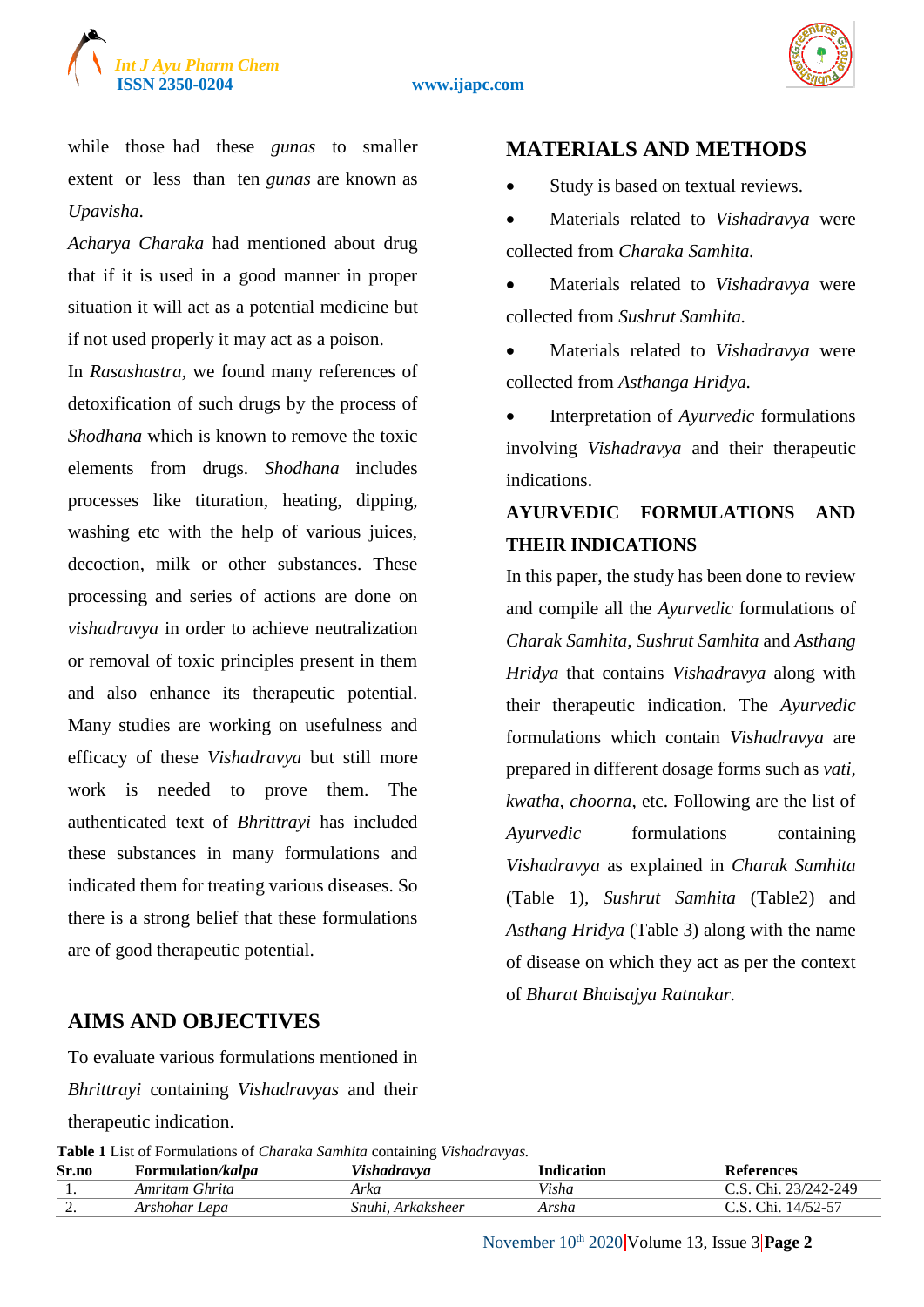



| 3.  | Kusthghan Mahakashaya       | Bhilawa, Karveer   | Kustha                     | $C.S.$ Su. $4/13$   |
|-----|-----------------------------|--------------------|----------------------------|---------------------|
| 4.  | Shwetakarveer Tailam        | Karveer, Arkamula  | Kustha                     | C.S. Chi. 7/105-107 |
| 5.  | Kusthaadi Tailam            | Arka, Karveer      | Kustha                     | C.S. Chi. 7/102-104 |
| 6.  | Tiktashvakadi Tailam        | Langili            | Kustha                     | C.S. Chi. 7/108-110 |
| 7.  | Gandeeradh Arishta          | <b>Bhallatak</b>   | Sotha                      | C.S. Ch.12/         |
|     |                             |                    |                            | 29-31               |
| 8.  | Chitrakadi Lepa             | Arkamula           | Mandala                    | C.S. Chi. 7/85      |
| 9.  | Trikantakadi Ghritam        | <b>Bhallatak</b>   | Prameha                    | C.S. Chi. 6/38-39   |
| 10. | <b>Bhallatak Ksheeram</b>   | <b>Bhallatak</b>   | Rasayana                   | C.S. Chi. 1/13      |
| 11. | <b>Bhallatak Kshodram</b>   | <b>Bhallatak</b>   | Rasayana                   | C.S. Chi. 1/14      |
| 12. | Bhedanya Kashaya Dashakh    | Arka, Langili      |                            | $C.S.$ Su.4/4       |
| 13. | Bhallatakadh Kshara         | <b>Bhallatak</b>   | Grahani                    | C.S. Chi.15/177     |
| 14. | <b>Bhallatak Ghritam</b>    | <b>Bhallatak</b>   | Gulma                      | C.S. Chi. 5/143-146 |
| 15. | <b>Bhallatak Tailam</b>     | <b>Bhallatak</b>   | Rasayana                   | C.S. Chi. 1/15      |
| 16. | Madhva Aasava               | <b>Bhallatak</b>   | Grahani, Sotha,<br>Kustha. | C.S. Chi.15/41-44   |
|     |                             |                    | Kilasa, Prameha            |                     |
| 17. | Muktaadi Choorna            | Arkamula,          | Hikka, Shwasa              | C.S. Chi.17/125-128 |
|     |                             | Arkatwaka          |                            |                     |
| 18. | Mahagandhhasti Agada        | Dhatura            | Vatsanabh                  | C.S. Chi.23/77-94   |
| 19. | Swedopagdashako Mahakashaya | Arka, Eranda       |                            | C.S. Su. 4/22       |
| 20. | Snuhiksheradham Ghritam     | <b>Snuhiksheer</b> | Udararoga                  | C.S. Chi. 13/140    |
| 21. | Kshara Gutika               | Snuhi, Arkamula    | Grahani                    | C.S. Chi.19/185     |

**Table 2** List of Formulations of *Sushrut Samhita* containing *Vishadravyas.*

| S.no             | Formulation/kalpa        | Vishadravya         | <b>Indication</b>              | <b>References</b>    |
|------------------|--------------------------|---------------------|--------------------------------|----------------------|
| 1.               | Kalayanak Lavanam        | Arka, Snuhi         | Vatavvadhi                     | Su. S. Chi. 4/32     |
| 2.               | Kanda Lavanam            | Snuhikanda          | Vatavyadi                      | Su. S. Chi. 4/31     |
| $\overline{3}$ . | Chitrakaadham Tailam     | Arka, Snuhi,        | Bhagandar                      | Su. S. Chi. 8/40-42  |
|                  |                          | Karveer, Langili    |                                |                      |
| 4.               | Dravantyaadi Tailam      | Snuhi, Arka, Langli | Vrana                          | Su. S. Chi. 2/89-92  |
| 5.               | Dhanvantri Ghritam       | Bhilawa,            | Prameha Pidika, Kustha, Gulma, | Su. S. Chi. 12/5     |
|                  |                          | Snuhi               | Udara                          |                      |
| 6.               | <b>Bhallatak Ghritam</b> | <b>Bhallatak</b>    | Kustha                         | Su. S. Chi. 9/5      |
| 7.               | Shvitra Lepa             | Snuhi, Kaner,       | Kustha                         | Su. S. Chi. 9/27-28  |
|                  |                          | Bhallatak, Aarka    |                                |                      |
| 8.               | Mahanila Ghritam         | Arka                | Kustha                         | Su. S. Chi. 9/34-38  |
| 9.               | Lepa                     | Snuhi, Arka         | Kustha                         | Su. S. Chi.9/40      |
| 10.              | Kriminashak Lepa         | Kaner               | Krimihar                       | Su. S. Chi.9/42      |
| 11.              | Vajraka Tailam           | Arka, Snuhi, Kaner, | Kustha                         | Su. S. Chi.9/54-56   |
|                  |                          | Langli,             |                                |                      |
| 12.              | Mahavajraka Tailam       | Arka, Snuhi,        | Kustha                         | Su. S. Chi. 9/59-631 |
|                  |                          | Bhilawa, Langli,    |                                |                      |
|                  |                          | Kaner, Vatsanabh,   |                                |                      |
| 13.              | Kshara Agada             | Snuhi, Bhallatak,   | Sarva                          | Su. S. K. 6/3        |
|                  |                          | Arka, Erand         | Sarpvishaghna,                 |                      |
|                  |                          |                     | Ashmari                        |                      |

#### **Table 3** List of Formulations of *Asthang Hridya* containing *Vishadravyas.*

| S.no | Formulation/kalpa | Vishadravya              | <b>Indication</b> | <b>References</b>    |
|------|-------------------|--------------------------|-------------------|----------------------|
| 1.   | Vashisth Haritaki | <b>Bhallatak</b>         | Kasa              | A.H. Chi.3/133-140   |
| 2.   | Kasisaadi Tailam  | Snuhi, Arkaksheer        | Arsha             | A.H. Chi. 8/15       |
| 3.   | Arsho Dupan       | Arkamula                 | Arsha             | A.H. Chi. 8/8        |
| 4.   | Arsho Lepa        | Snuhiksheer, Arkaksheer, | Arsha             | A.H.Chi.8/22-26      |
|      |                   | <b>Bhallatak</b>         |                   |                      |
| 5.   | Kalyanak Kshara   | <b>Bhallatak</b>         | Arsha             | A.H. Chi.8/140 -143  |
| 6.   | Trikutaadh Gutika | <b>Bhallatak</b>         | Arsha             | A.H.Chi.8/155        |
| 7.   | Mushak Tailam     | Eranda                   | Atisara           | A.H. Chi.9/53-54     |
| -8.  | Madhuka Asava     | <b>Bhallatak</b>         | Grahani           | A.H. Chi. 10/47 - 50 |
| 9.   | Kshara Vatika     | Snuhi Kanda, Arkamula    | Grahani           | A.H. Chi.10/59 -60   |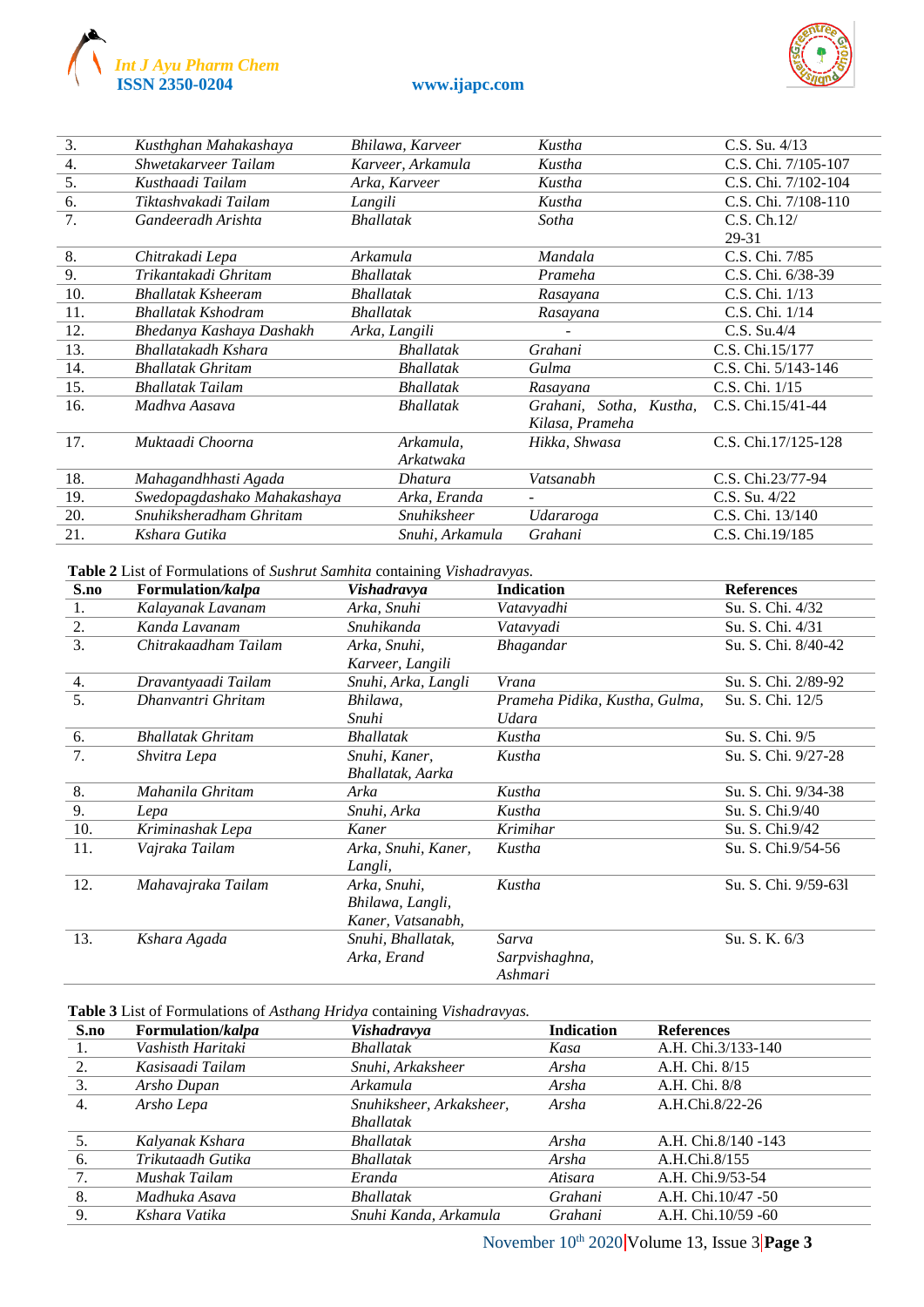

#### **ISSN 2350-0204 www.ijapc.com**

| 10.               | Pramehanashak Tailam        | <b>Bhallatak</b>           | Prameha      | A.H. Chi.12/17 -18 |
|-------------------|-----------------------------|----------------------------|--------------|--------------------|
| 11.               | Dhanyantram Ghritam         | Snuhimula, Arkamula,       | Prameha      | A.H. Chi.12/19 -24 |
|                   |                             | <b>Bhallatak</b>           |              |                    |
| 12.               | Sukumar Tailam              | Eranda                     | Vidradi      | A.H. Chi.13/41 -47 |
| 13.               | Dadhika Ghritam             | Eranda                     | Gulma        | A.H. Chi.13/11 -12 |
| 14.               | Shardhul Choorna            | Erandamula                 | Gulma        | A.H. Chi.14/36     |
| 15.               | AnsaphalakKwatha            | Eranda                     | Gulma        | A.H. Chi.14/48-50  |
| 16.               | <b>Bhallatak Ghritam</b>    | <b>Bhallatak</b>           | Gulma        | A.H. Chi.14/80-82  |
| 17.               | Mishrita Sneha              | Eranda                     | Gulma        | A.H. Chi.14/89-90  |
| 18.               | Virechana Choorna           | Snuhiksheer, Jaypala       | Gulma        | A.H. Chi.14/98-99  |
| 19.               | Yonivirechanavidhi          | <b>Snuhiksheer</b>         | Gulma        | A.H. Chi14/124-26  |
| 20.               | Snuhi Ghritam               | Snuhiksheer                | Udara        | A.H. Chi.15/31     |
| $\overline{21}$ . | Hingwadi Kshara             | <b>Bhallatak</b>           | <b>Udara</b> | A.H. Chi.15/70-73  |
| 22.               | Eranda Tailam               | Eranda                     | Vatavyadi    | A.H. Chi.17/28-29  |
| 23.               | Granthibedana Lepa          | Snuhi, Arkaksheer,         | Granthi      | A.H. Chi.18/26     |
|                   |                             | <b>Bhallatak</b>           |              |                    |
| 24.               | Kustha Rasayana             | <b>Bhallatak</b>           | Kustha       | A.H. Chi.19/43     |
| $\overline{25}$ . | Pathyadi Gutika             | <b>Bhallatak</b>           | Kustha       | A.H. Chi.19/47     |
| 26.               | Kusthaghana Lepa            | Karveermula                | Kustha       | A.H. Chi.19/61     |
| 27.               | Shivitrakusthahar Lepa      | Vatsanabh                  | Kustha       | A.H. Chi.19/64     |
| 28.               | Dadrunashak Choorna         | Karveertwaka               | Kustha       | A.H. Chi.19/67-68  |
| 29.               | Vicharchikanashak Lepa      | Snuhikanda                 | Kustha       | A.H. Chi.19/69     |
| 30.               | Kusthaghana Lepa            | Arkaksheer                 | Kustha       | A.H. Chi.19/70     |
| $\overline{31}$ . | Vajraka Tailam              | Arka                       | Kustha       | A.H. Chi.19/79-80  |
| 32.               | Mahavajraka Tailam          | Eranda, Bhallatak, Arka,   | Kustha       | A.H. Chi.19/81-82  |
|                   |                             | <b>Snuhiksheer</b>         |              |                    |
| 33.               | Kusthanashak Yoga           | Vatsanabh, Snuhiksheer,    | Kustha       | A.H. Chi.19/83     |
|                   |                             | Arkaksheer                 |              |                    |
| 34.               | Chitrakaadi Lepa            | Eranda                     | Kustha       | A.H. Chi.19/86-87  |
| 35.               | Shivitranashak Lepa         | Snuhiksheer, Bhallatak     | Shivitra     | A.H. Chi.20/9-11   |
| 36.               | Shivitranashakbhallatakaadi | Bhallatak, Snuhi, Arkamula | Shivitra     | A.H. Chi.20/16-17  |
|                   | Tailam                      | and ksheer, Langli         |              |                    |
| 37.               | Kriminashak Tailam          | <b>Bhallatak</b>           | Shivitra     | A.H. Chi.20/32     |
| 38.               | Tilvaka Ghritam             | Eranda                     | Vatavyadi    | A.H. Chi.21/32-33  |
| 39.               | Panchtikta Ghrita Guggul    | <b>Bhallatak</b>           | Vatavyadi    | A.H. Chi.21/58-61  |
|                   |                             |                            |              |                    |

# **CONCLUSION**

Today's concern in medicine is of effective and safe formulation. New drug discovery is very time consuming and costly. So it's better to find out some alternative by using *Ayurvedic* formulations referred in *Ayurvedic* texts. *Ayurvedic* formulations containing poisonous drugs after *Shodhana* are indicated in treatment of various diseases. These formulations are supposed to possess potential efficacy and their quick action in lesser doses. So these possible leads for diseases should be verify by the modern tools in pre-clinical and clinical trials

compared to drug which has already proven efficacy.

#### **SCOPE FOR FURTHER STUDY**

- Researchers can take the projects for evaluation of toxic effects of these *Ayurvedic* formulations in pre clinical and clinical studies.
- Research work regarding short term and long term toxicities of these formulations should be done and published according to global standards.
- Pharmacological, toxicological and clinical documentation of *Ayurvedic*  formulations should be done.

November 10th 2020 Volume 13, Issue 3 **Page 4**